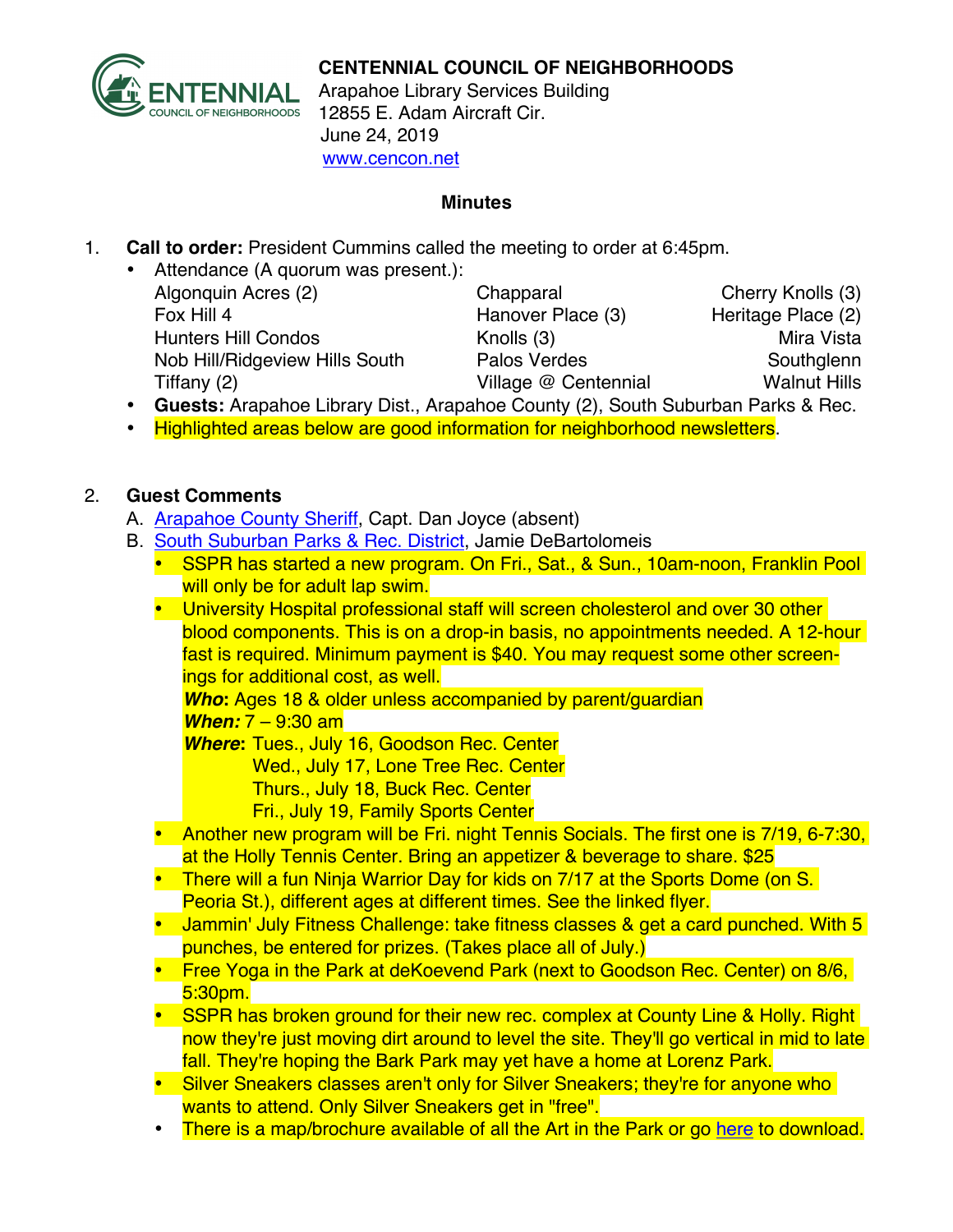- C. [Arapahoe Library District,](http://www.arapahoelibraries.org/) Holly Whelan
	- ALD and Greenwood Village have teamed up to bring you The Village Read again this year. The book will be Rush by Jayme H. Mansfield, a historical fiction by an award-winning Colorado writer. There will be a variety of events & programs to go along with the book a bit later this summer. Check your library branch for the book or the ebook.
	- You can still register for the Summer Reading program. It ends July 28. Special thanks to the Friends of Arapahoe Libraries for support of this program.
	- Southglenn Library's Used Book Sale is coming up. Fri.-Sun., July 12-14, during library hours.. They'll have books, collectibles, DVDs & audiobooks. This is a project of the Friends to raise funds to support library programs, projects, materials, equipment, and more. Last year they granted more than \$100,000 to Arapahoe Libraries.
	- Suhaka asked about Castlewood Library. Whelan: Construction should start in the fall. The District is also looking for a few new Library Board members. Check with [Holly](mailto:hwhelan@ald.lib.co.us) for more information.
- D. [City of Centennial](http://www.centennialco.gov) no one present
- 2. **Arapahoe County Jail proposal** County Commissioner Kathleen Conti and Michelle Halstead
	- County Commissioner Conti & Ms. Halstead gave an excellent presentation on the dire needs of the County. The 2 big issues are transportation infrastructure and jail needs. You can go to [CountyConversations](http://www.arapahoegov.com/2026/County-Conversations) to get more indepth information. A [Long Range Planning Committee](http://www.arapahoegov.com/2050/Long-Range-Planning-Committee) of 25 citizens has been established & is meeting since May to discuss the problems and possible solutions. Their meetings are open to the public. The next 2 meetings are 7/10 & 7/23 at CentrePointe Plaza, 14980 E. Alameda Dr., Aurora, 80012, 4-5:30pm. Then there is a meeting, same timing, at Lima Plaza, Arapahoe Board Room, 6924 S. Lima St., Centennial, 80112. Two solutions could possibly an increase in the County mill levy (13.5 mills) and/or a County sales tax.
	- *Andrea: I tried to find the Sheriff's virtual tour of the jail o YouTube and could not find it.*
- 3. **Member Discussion: Committee Report** (Suhaka, Meakins, Carter)
	- CenCON's voice needs to be more assertive in the City. We need to go to Council with a group and let them know this is not acceptable.
	- Our guests need to present more pertinent information, not just a list of happenings.
	- The City must include us in committees, task forces.
	- If people ignore a plan because it doesn't affect them, then they're allowing a precedent to be established. It's very, very important to comment on every plan Livingston sends out.
	- City Council has moved on and they're not listening to what their constituents have to say.
	- The City is asking us, why do we need to present these things to CenCON.
	- Podboy told of surveys for the shopping centers along University Blvd. (*Andrea*: When I finally found it, it was no longer active.)
	- CenCON should move the tables into a circle so we can all see each other to talk or discuss.

## 4. **CenCON Business**

- A. President's report, Gerry Cummins
	- **CenCON Field Trip will go to South Metro Fire Station #32 (Quebec & Orchard) for a tour and program on the new South Metro. 6pm at the station. CenCON member boards are invited.**
	- An email will go out before the meeting to request sign-ups.